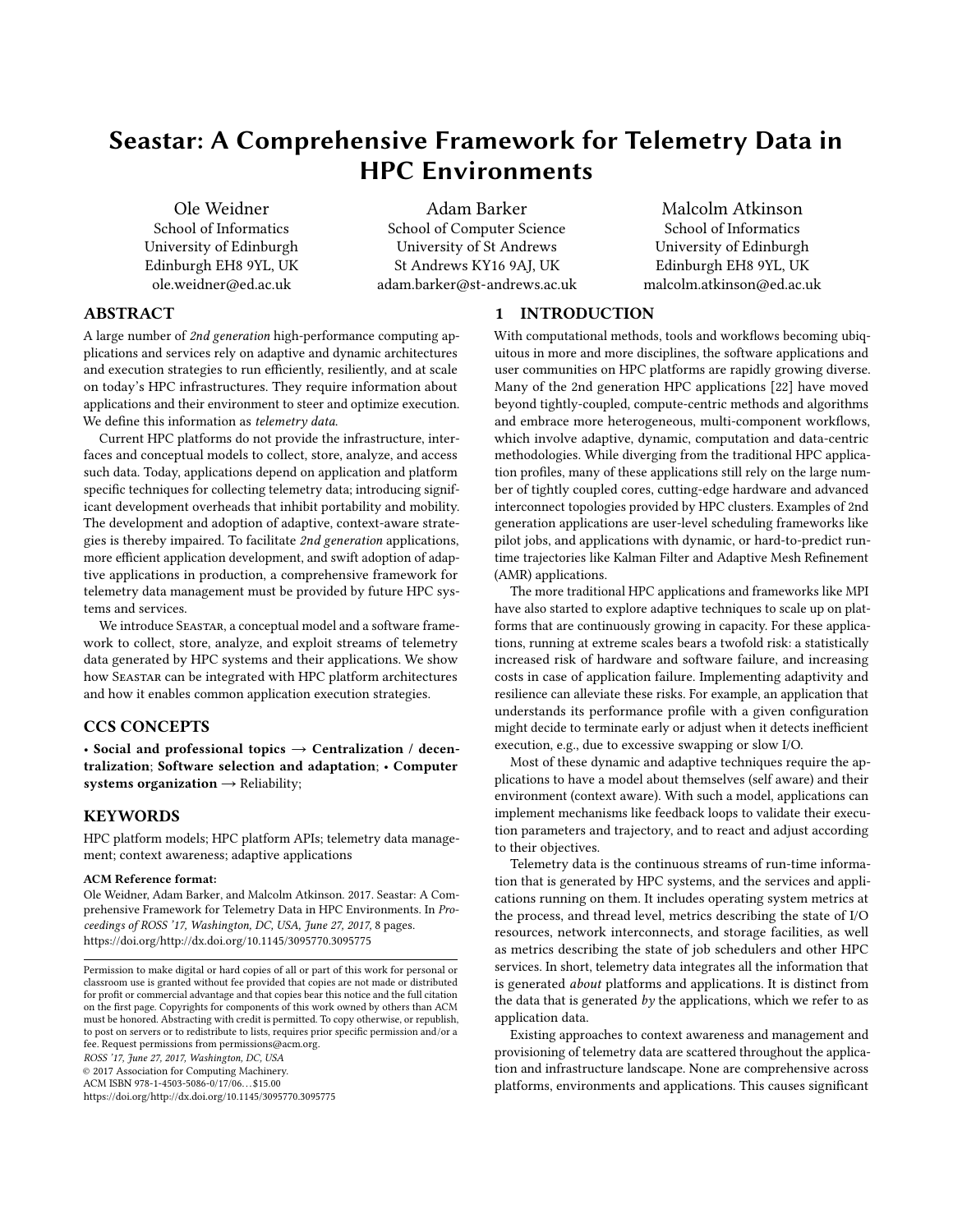development overheads, with duplication of localized solutions that reduce portability and mobility. It impedes the development and adoption of adaptive, context aware strategies and architectures. From our perspective, a comprehensive and unifying framework for telemetry data management must be provided by future HPC platforms as a system service to facilitate a more efficient application development lifecycle, and a swift adoption of adaptive application research into production.

## 1.1 Approach and Contributions

We propose a solution to the provisioning and integration of telemetry data on HPC platforms. This is important and timely because an increasing number of HPC applications rely on it to implement context aware, dynamic and adaptive execution strategies. We are not aware of any other solution emerging. This paper introduces Seastar, a model, API, and implementation blueprint that facilitates the collection, management and use of telemetry data on HPC platforms, and simplifies the development of context aware HPC applications. This paper makes conceptual and practical contributions to HPC platform and application design:

- (1) It develops a graph-based model called Seastar that allows to capture telemetry data within a dynamic graph that represents the continuously changing application and platform structure of an HPC cluster.
- (2) It defines a programming interface (API) for applications and system services to query and analyze platform and application structure and telemetry data as a core concept to simplify the development of adaptive applications (section [5\)](#page-4-0).
- (3) It describes an architecture blueprint for a framework that implements Seastar on an existing HPC cluster (section [6\)](#page-5-0).

This paper is structured as follows: Section [2](#page-1-0) discusses concepts related to telemetry data. Section [2.1](#page-1-1) presents application use-cases and challenges. Section [4](#page-3-0) introduces Seastar, a graph-based model that captures and organises telemetry data. Section [5](#page-4-0) describes the API for applications and platform services to interact with telemetry data. Section [6](#page-5-0) lays out a blueprint for an implementation of Seastar. Section [7](#page-7-2) presents plans to evaluate Seastar and discusses future research into telemetry data management at scale and in distributed contexts.

## <span id="page-1-0"></span>2 BACKGROUND

In [\[22\]](#page-7-1) we have argued that bringing together application developers with HPC-resource providers on both technical and cultural levels is a big challenge with substantial potential benefits. The prevailing separation between the two communities is the main cause for the lack of interfaces and information flow across the applicationplatform divide. Similar observations can be found in [\[9\]](#page-7-3) where Fialho et al. point out a lack of a common frameworks for telemetry data as many HPC performance optimization tools implement some or several aspects of the full performance optimization task but almost none are comprehensive across architectures, environments, applications, and workloads. Similarly, Ábrahám et al. [\[1\]](#page-7-4) propose methodologies to efficiently collect run-time information as a preparation for autonomic exascale applications.

#### <span id="page-1-1"></span>2.1 Application Areas

Use-cases for telemetry data are manifold and an exhaustive survey would not be feasible in this context. Here we lay out six highlevel application areas for telemetry data in HPC along with brief examples to illustrate the broad landscape of telemetry data usage.

Application Development Lifecycle is an iterative process from concept to production. It requires profiling, collecting information about performance data, networking, and I/O patterns so that the application developer can decide between alternatives or fine-tune for a specific architecture. Profiling data is collected by instrumenting either the program source code, its binary executable, or its run-time environment. Especially during the development of largescale parallel code, profiling tools like e.g., Vampir/NG [\[4\]](#page-7-5), PAPI [\[3\]](#page-7-6), and  $TAU(g)$  [\[12\]](#page-7-7) play a critical role in the optimization process. While all these tools collect large amounts of telemetry data, the data is not accessible outside these frameworks or programmatically during the runtime of an application.

Adaptive Applications have many application areas. Some of the more prominent examples are Adaptive Mesh Refinement (AMR) and Kalman-Filters which exhibit hard-to-predict execution trajectories and heterogeneous computational loads. When these are ignored, the performance of these applications can suffer significantly. Adaptivity is also needed to handle external factors, e.g., Eisenhauer et al. [\[7\]](#page-7-8) have shown how one application's massive I/O operations perturb the performance of other applications on the same system. Telemetry data is critical to implement adaptivity.

Adaptive Runtime Systems provide low-level load balancing and scaling capabilities for parallel and distributed applications. Adaptive MPI [\[11\]](#page-7-9) for example is an alternative run-time for MPI applications. Charm++ [\[14\]](#page-7-10) and Parallax/HPX [\[13\]](#page-7-11) provide their own programming models and APIs. All frameworks collect telemetry data via operating system interfaces and evaluate them via a performance model to make (re-)scheduling decisions. However, the model and associated data is generally not easily accessible externally.

Computational Steering allows applications to be dynamically configured (steered) at run-time; as opposed to adaptive run-time systems where adaptivity is transparently provided by the underlying framework. Here the feedback loop is moved into the application space, which also requires context data available in application space. Hence steering frameworks often have a monitoring component, e.g., FALCON [\[10\]](#page-7-12), an on-line monitoring and steering framework for large-scale parallel applications, and [\[6\]](#page-7-13) an objectbased infrastructure for program monitoring and steering.

Resource Aware Scheduling allows the (re-)scheduling of HPC workloads based on the observed resource utilization. I/O aware scheduling [\[23\]](#page-7-14) for example, can control the status of jobs on the fly during execution based on run-time monitoring of system state and I/O activities. Another example is the COBALT scheduler [\[19\]](#page-7-15). In comparison, most existing HPC job schedulers employ a static, a priori performance model. Fluctuations in the performance metrics of a resource, e.g., disk or network I/O hotspots are not monitored or acted upon. While this works well with static and homogeneous workloads, it fails with the increasing presence of 2nd generation applications.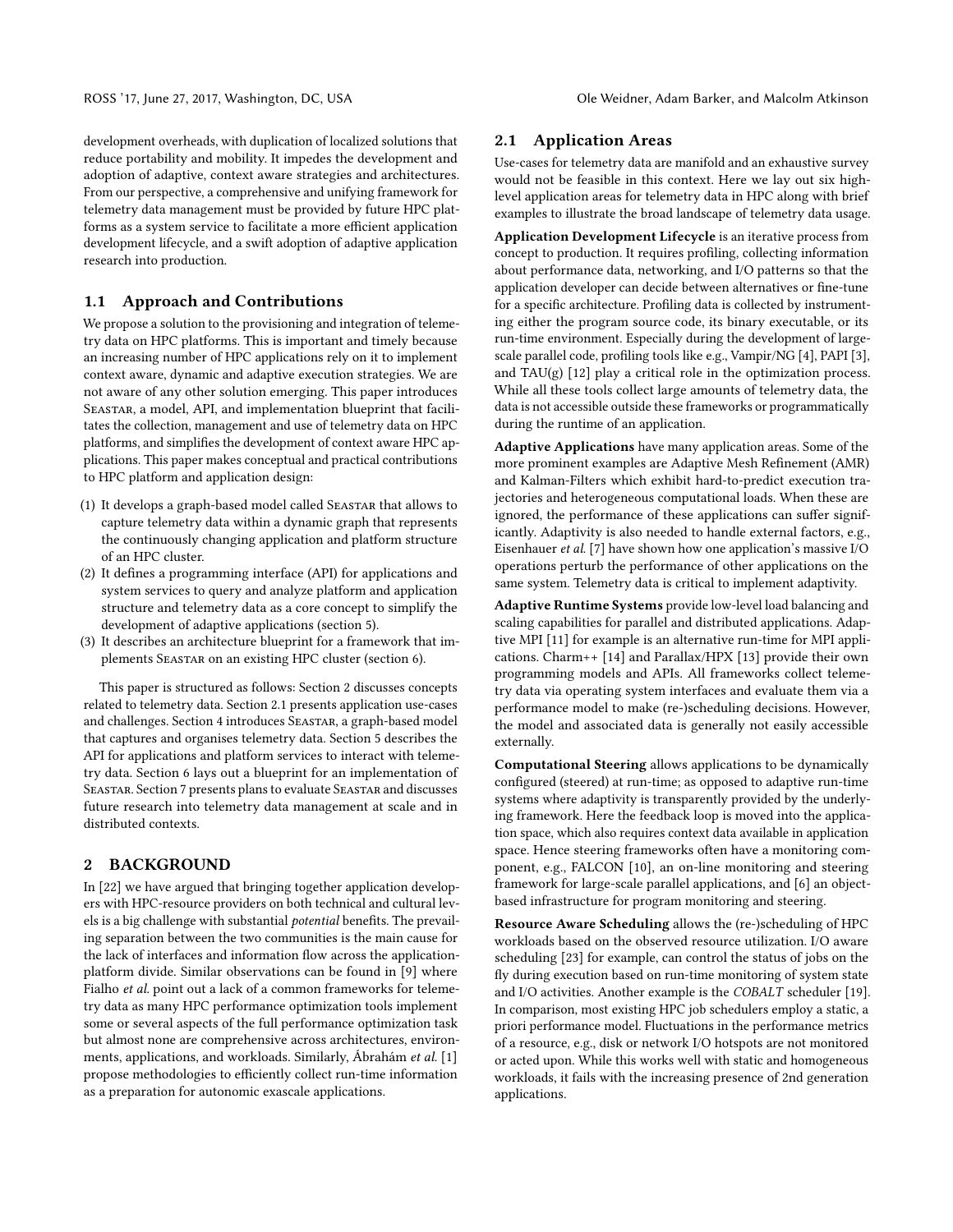Application-Level Scheduling is a tactic to circumvent the static constraints and granularity of HPC job schedulers. A commonly used method is to employ pilot jobs or "placeholder jobs" submitted as a single job to the job scheduler. Once they are active they accept user jobs that are then executed within the placeholder job. Examples of application-level scheduling frameworks are HTCondor [\[20\]](#page-7-16) and RADICAL Pilot [\[16\]](#page-7-17). Most application-level scheduling systems collect telemetry data via operating-system interfaces to determine how to schedule their computational workload most efficiently and to detect errors.

#### 2.2 Context Awareness

The term context awareness is often used in close proximity with monitoring and telemetry data. If we look again at the application areas in section [2.1,](#page-1-1) all of them require some understanding of the HPC platform context, whether it is information about other applications running, the execution environment or the state of the platform and its components. The development of contextaware applications gained significance with the emergence of grid computing in the early 1990s when application developers and scientists had access to a growing distributed ecosystem of computational resources and federated HPC systems. While grids strove to unify access, job submission, and file transfer across systems, they did not provide abstractions for the different execution environments. Heterogeneity across hardware architectures, cluster and network configurations, parallel run-time environments and software stacks made it very difficult to develop applications that ran well at multiple sites. Consequently, methods and mechanisms were implemented to detect properties of the system an application was running on and set application parameters accordingly. Context awareness is not used consistently in the literature. We offer our own definition to avoid ambiguity. Our definition uses the fundamental building block of the executable representation of an application: the operating system (OS) process. An HPC application consists of many, potentially communicating processes. Their composition and properties change throughout the application's life-/run-time. Together with the related terms, self awareness and location awareness, our working definition of context awareness is as follows:

Self Awareness: An application is logically self aware if it collects information about its application-level structure, properties, and data with the aim to use these information to control and optimize its internal processing workflows, algorithms, etc. An application is physically self aware if it collects information about of its OS process structure and properties.

Location Awareness: An application is location aware if it has a model to understand of the spatial mapping of its processes within the HPC platform.

Context Awareness: An application is context aware if it is location aware and has an understanding of the properties of the executing platform and can correlate these with its own properties.

## 2.3 HPC System Monitoring

System monitoring is at the heart of most HPC systems. It allows system administrators to have a high-level overview of the entire system and to identify potential issues and bottlenecks. A problem with system monitoring in HPC is that it is often considered an administrative tool and not exposed to users and applications. One of the most widely used monitoring systems is Ganglia [\[15\]](#page-7-18), a clientserver system that extracts telemetry data from node operating systems and hypervisors. While data in Ganglia is internally represented in XML, it is normally available only as pre-rendered graphs rather than programmatically. Ganglia does not have the notion of an application, which makes it difficult to correlate application behavior with observed metrics.

New monitoring systems and tools have evolved in the context of cloud computing. Naturally, cloud resources are treated as ephemeral and their performance can fluctuate due to both, internal as well as external factors. Hence, system monitoring has emerged as an important pillar for cloud applications and infrastructure. Important tools in this area are Amazon AWS CloudWatch [\[2\]](#page-7-19) and Prometheus [\[18\]](#page-7-20). As opposed to the monitoring systems found on HPC platforms, these systems provide extensive APIs that can easily be consumed by applications and other system services. However, neither of the two system captures the structure of the underlying platform.

## 3 CHALLENGES AND MOTIVATION

As diverse as the application areas for telemetry data, as diverse are the approaches for its management. From this diversity arises a number of challenges towards a comprehensive, unified framework for telemetry data management in HPC environments. In this section we list the ones we consider most important along with a specific use-case that has motivated our research in this area.

## 3.1 Challenges

From the application areas and use-cases we have identified a set of challenges and shortcomings related to operation telemetry data management:

Data Access: Applications access operating system facilities, such as the Linux /proc file-system, and sometimes higher-level interfaces to extract telemetry data. None of these interfaces are entirely consistent across platforms and operating systems which introduces portability issues. In addition, many of the interfaces are relatively low-level which can pose additional hurdles in the development process.

Historical Data: Existing operating system interfaces only provide ad hoc data. If HPC applications require historical telemetry data, e.g., to analyze previous or similar runs, they need to collect and store this data themselves.

Data Contextualization: Just looking at telemetry data in isolation is not sufficient to understand the behavior of an application or system. The data needs to be interpreted in its context. Application performance data like network and filesystem I/O, can only be interpreted if we have an understanding of the properties of the underlying hardware and software stack, as well as an understanding of the other actors sharing the same resources. Similarly, the more information that is made available about the running applications the better the interpretation of the behavior of hardware and system services.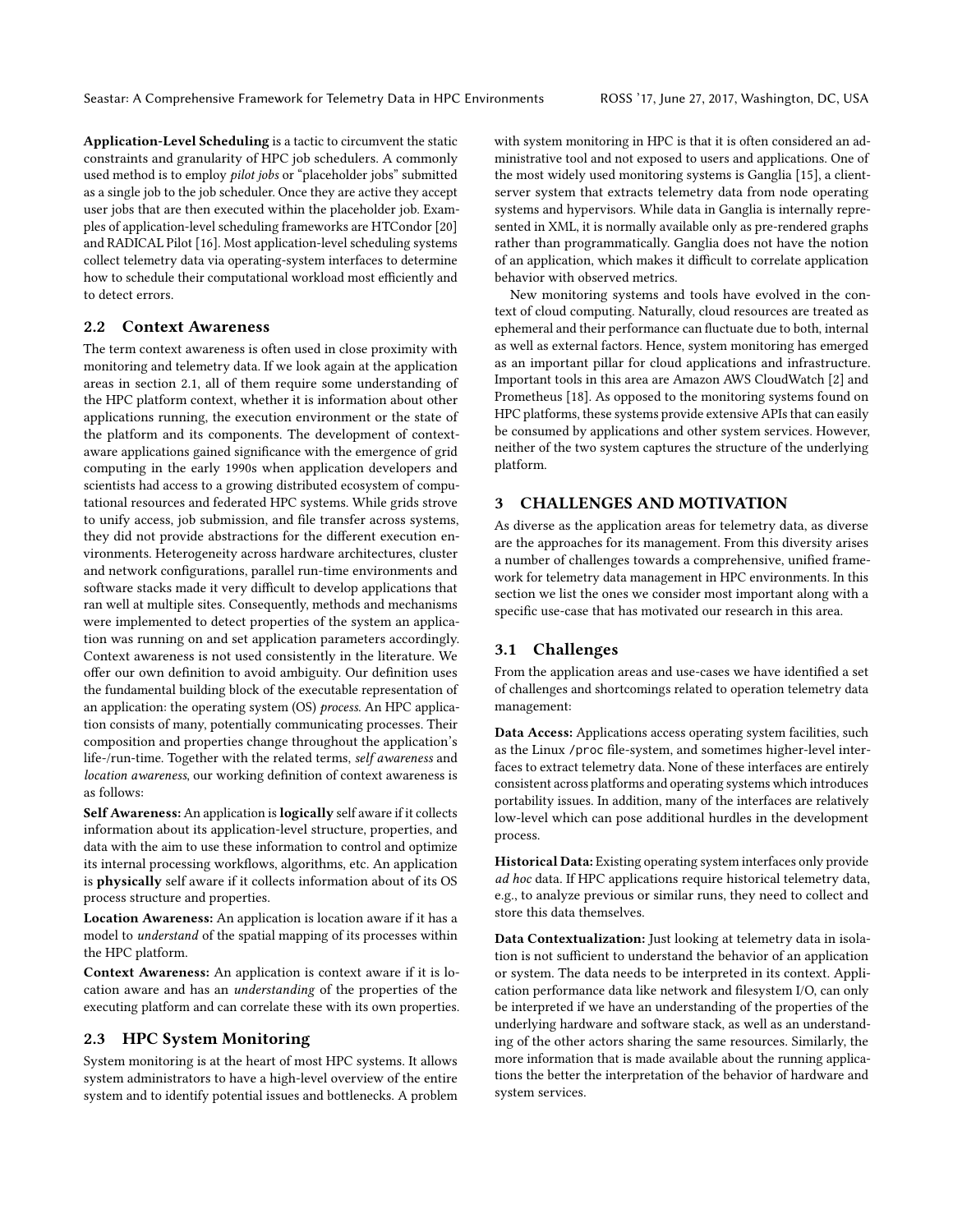ROSS '17, June 27, 2017, Washington, DC, USA Ole Weidner, Adam Barker, and Malcolm Atkinson

Data Correlation: It is often not feasible to collect all telemetry data that is necessary to contextualize a set of metrics in the same context. Some metrics can only be collected in an application context, others might be only accessible through a system service. In order to correlate data that is generated by different, independent entities, a common spatial and temporal reference system is required. In order to correlate for example the I/O throughput of a specific operating-system thread with the status and load of distributed file-system partition, information about the locality of the thread is required.

Data Analysis: The volume of telemetry data can become quickly very large at scale. This makes it difficult to analyze, especially on the application-side. For example, trying to find suspicious I/O patterns in an application running across 10,000 processes is not a trivial endeavor. None of the analyzed systems provide or can make use of analytics facilities that would allow them to derive high-level signals from a high-volume stream of complex input data.

## 3.2 Motivating Use-Case

We use the RADICAL-Pilot [\[16\]](#page-7-17) pilot job system to develop bioinformatics workflows. Many of these workflows spawn large numbers of short-running processes that can exhibit highly irregular I/O and computation patterns. Confined to the static resources allocated by HPC schedulers, we use pilot jobs to (re-)schedule workflow tasks based on their actual behavior and communication requirements. Furthermore, we want to circumvent system issues like filesystem I/O and network bottlenecks, which seem to occur in a surprisingly consistent frequency due to other applications running in the same vicinity. Lastly, we want to capture and catalog the execution trajectories and properties of all our workflows to be able to make predication about the behavior of similar workloads. While RADICAL-Pilot provides effective mechanisms to run many jobs within a single HPC queueing system job, it does not provide any convenient mechanisms to collect the telemetry data required. We explored multiple different ways to collect this data as part of the application logic. The overhead and inefficiency encountered in the process, especially at larger scales, required us to take a step back and think about what would be required to support applications like ours. Seastar is the direct outcome of this.

## <span id="page-3-0"></span>4 SEASTAR MODEL

To provide a generic model to capture telemetry data on an HPC platform, we define a set of requirements from which we then derive the graph-based Seastar model. The overarching goal is not to introduce yet another platform- or application-specific framework orthogonal to already existing approaches. Instead, we strive to develop a generic framework that is (a) agnostic, i.e., applicable to a broad set of HPC applications and platforms, and can (b) incorporate existing data sources and put them into a common context. We define the following requirements:

- (1) The model must capture the physical representation (the anatomy) of an application, i.e., its processes, threads, and the interdependencies between them.
- (2) The model must capture the layout (anatomy) of the platform, i.e., its hardware components, and the interdependencies between them.
- (3) The model must capture the mapping between the application and the platform anatomies, i.e., the physical application representation within its platform context.
- (4) Different actors are interested in different aspects of the system. The model must support structure and data at an arbitrary level of detail.
- (5) Depending on the use-case, current (live) and / or previous (historic) data might be required. The model must capture both.

HPC applications span a wide area of categories, ranging from tightly-coupled parallel applications to distributed workflows and service-oriented architectures. Each class of application has its own internal logical representation, concepts and building blocks. The only commonality that exists across all applications is that once they run, they have the same physical representation. The physical representation of applications and platforms, i.e., their anatomies serve as the starting point for our model definition. For the application anatomy, we assume a time-variant network of communicating processes. Each process and communication link can be split up into hierarchical networks of sub-components. We make an analogous assumption for the platform anatomy. We make the following assumptions for the Seastar model:

- (1) The physical anatomy of an application can be described as nested, hierarchical networks of connected entities.
- The physical anatomy of an application can change during its lifetime.
- (3) The anatomy of an HPC platform can also described as nested, hierarchical networks of connected entities.
- (4) The anatomy of an HPC platform can change during its lifetime.
- (5) The context of an application is defined as its locality within an HPC platform, i.e., the mapping of an application anatomy to a platform anatomy.
- (6) The context of an application can change during its lifetime.

Based on these assumptions, we define a graph-based representation of applications and platforms. It consists of multi-layer, directed anatomy graphs that represent applications and platforms. Vertices and edges of anatomy graphs can hold an arbitrary number of timeseries attributes that represent observed telemetry data. A mapping of the application anatomy graphs to a platform graph, called the context graph, represents the time-variant localities of applications within a platform (fig. [1\)](#page-4-1).

#### 4.1 Anatomy Graphs

Anatomy graphs capture the changing anatomies of applications (AAG) and the HPC platform (PAG). They are the foundation for the context graph, which captures the mapping between (AAGs) and (PAG). Anatomy graphs are nested directed graphs which represent application components (vertices) and the connection between them (edges). Each vertex and edge can have an arbitrary number of attributes that represent a time series of data that can be associated with it. Vertices can have pointers to a nested graph that represents its parent component at a finer level of granularity. Nesting is strictly hierarchical: edges can only connect vertexes within the same (sub-) graph. Connecting the vertices of subgraphs with different parent edges is not allowed, even if the subgraphs are at the same hierarch depth. Anatomy graphs can be conveniently written as typed and attributed E-Graphs [\[5\]](#page-7-21):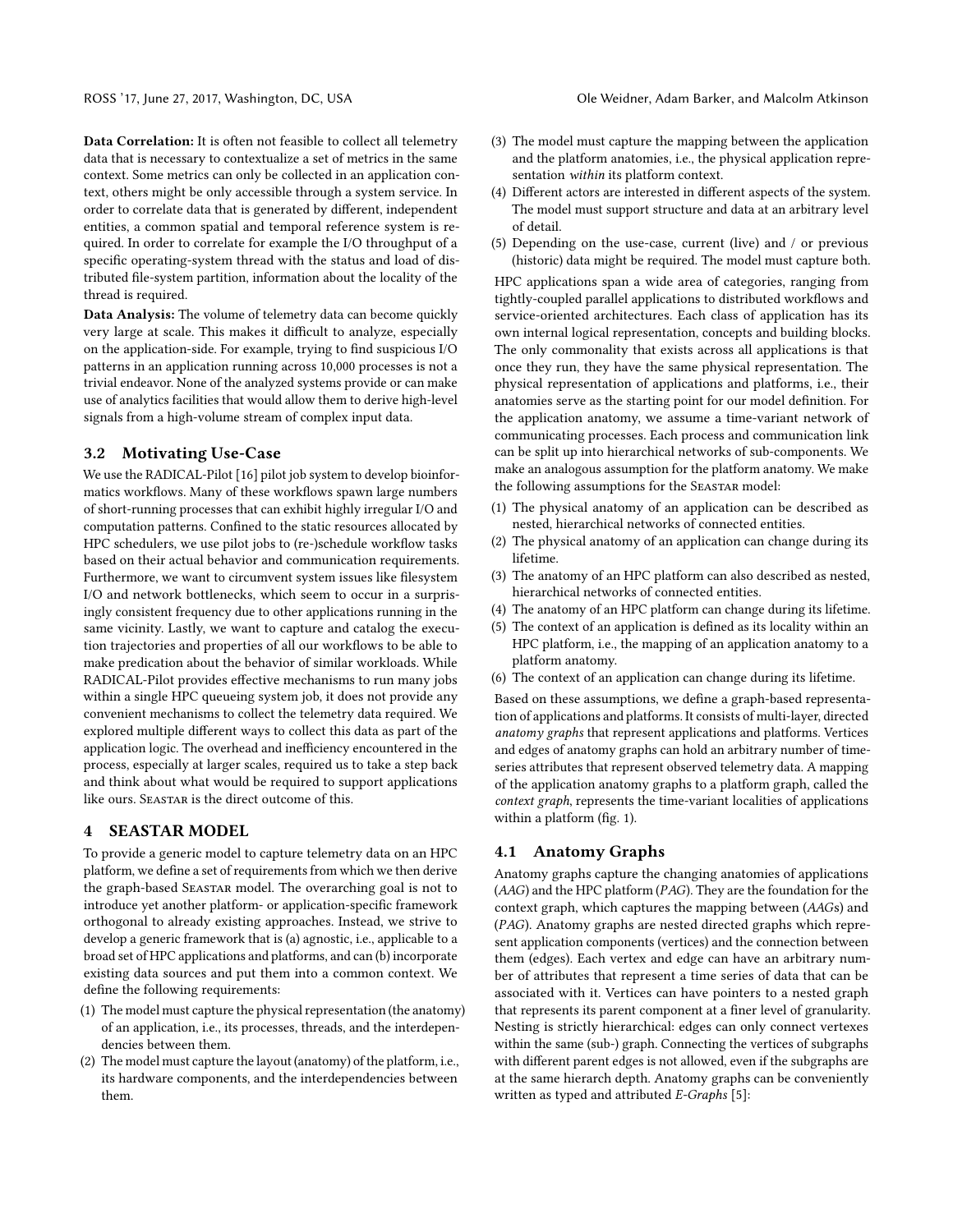$$
AG = (V_g, V_d, E_g, E_{na}, E_{ea}, (source_i, target_i)_{i=1,2,3}),
$$

with graph nodes  $V_g$  and data nodes  $V_d$ , graph edges  $E_g$ , node<br>attribute edges  $E_g$  and edge attribute edges  $E_g$  and source and attribute edges  $E_{na}$ , and edge attribute edges  $E_{ea}$ , and source and target functions:

$$
f_1?!source_1: E_g \to V_g, source_2: E_{na} \to V_g, source_3: E_{ea} \to E_g
$$
  

$$
f_1?!target_1: E_g \to V_g, target_2: E_{na} \to V_d, target_3: E_{ea} \to V_d
$$

We amend the E-Graphs definition in [\[5\]](#page-7-21) so that data nodes  $(V_d)$  can<br>be a pointer to another (nested) anatomy graph  $AG$ . To canture be a pointer to another (nested) anatomy graph  $AG_n$ . To capture the potential changes in application and platform anatomy over time, AG is time-dependent:

$$
AAG(t) = (V_g(t), V_d(t), E_g(t), E_{na}(t), E_{ea}(t), (source_i, target_i)_{i=1,2,3})
$$

Figure [1](#page-4-1) shows and example of application and platform anatomy graphs. Anatomy graphs allow us to capture a complete picture of the changing structures of applications and HPC platform. By changing the time parameter  $t$  for an  $AAG(t)$ , we can "navigate" back and forth in the evolution of an application from beginning (startup) to end (termination). The ability to track the anatomy of an evolving application is very important for the post mortem and ad-hoc analysis and optimization of dynamic applications and task scheduling frameworks.

#### 4.2 Context Graph

Context graphs (fig. [1](#page-4-1) r.) capture the time-varying relationship between a platform anatomy graph and application graphs.

The locality of all applications  $AG_{App_1...A_n}(t)$  within the plat-<br>m  $AG$  is contured through a fixed manning function (a) We form  $AGP$  is captured through a fixed mapping function  $(•)$ . We define the resulting graph as the global context graph ( $CG_{Global}$ ) (see Figure [1](#page-4-1) c.):

$$
CG_{Global}(App, P, t) = AG_P \bullet AG_{App_1...App_n}(t)
$$

Additionally, we define application-specific context graphs  $(CG_{Appn})$ <br>as sub-graphs of  $CG_{\text{SUSY}}$ . as sub-graphs of  $CG_{Global}$ :

$$
CG_{App_1}(App_1, P, t) = AG_P \bullet AG_{App_1}(t)
$$

 $CG_{App_1}(App_1, P, t) = AG_P \bullet AG_{App_1}(t)$  This spatio-temporal representation creates a set of graph structures in which the individual components and their mappings can be attributed with context information.

We can think of the vertices of an application graph  $(V_{App})$  as the operating system processes comprising an application and of the platform graph vertices  $(V_P)$  as the physical or virtual nodes of an HPC cluster. The edges can then represent communication between processes  $(E_A)$  and network links between nodes  $(E_{App})$ respectively.

#### 4.3 Time-Series Data

Telemetry data, e.g., operating system metrics, is captured as timeseries data and attached to the node and edge attributes of the graphs. Currently, the Seastar model does not make assumptions about this data. Timestamps are set by the entity collecting the data.

<span id="page-4-1"></span>

Figure 1: A context graph maps the spatial-temporal application anatomy graphs to the spatial-temporal platform graphs. Each instance of a context graph captures the structure and properties of applications and platforms at a given instant.

On an implenentation level, this assumes that all HPC platform components (nodes) use the same, synchronized timebase.

## <span id="page-4-0"></span>5 SEASTAR API

SEASTAR provides the structure to capture telemetry data in a graphbased model. The Seastar API allows applications, platform services and human actors to explore and interact with this model. The API uses a RESTful representation and the JSON format to describe return objects. The return object structure is that of an attributed graph or edge node. From each node, the hierarchical graph can be traversed via parent\_nodes, child\_node, and sibling\_nodes. A timestamp field positions the object in temporal space. Attributes describing edge connections between siblings, e.g., the communication between two MPI processes follow the the same pattern.

{ timestamp : 1491830507, parent\_node : { iob: <id> }, child\_nodes : { threads: [] }, sibling\_nodes : { processes: [] }, attributes : { m1: [], m2: [], ... } }

Listing 1: JSON resource object structure

The current iteration of the API defines only a subset of possible resource types but it can easily be extended to additional types and hierarchies. For application graphs, job, process, and thread are defined. For the platform graph node, processor, and core are defined.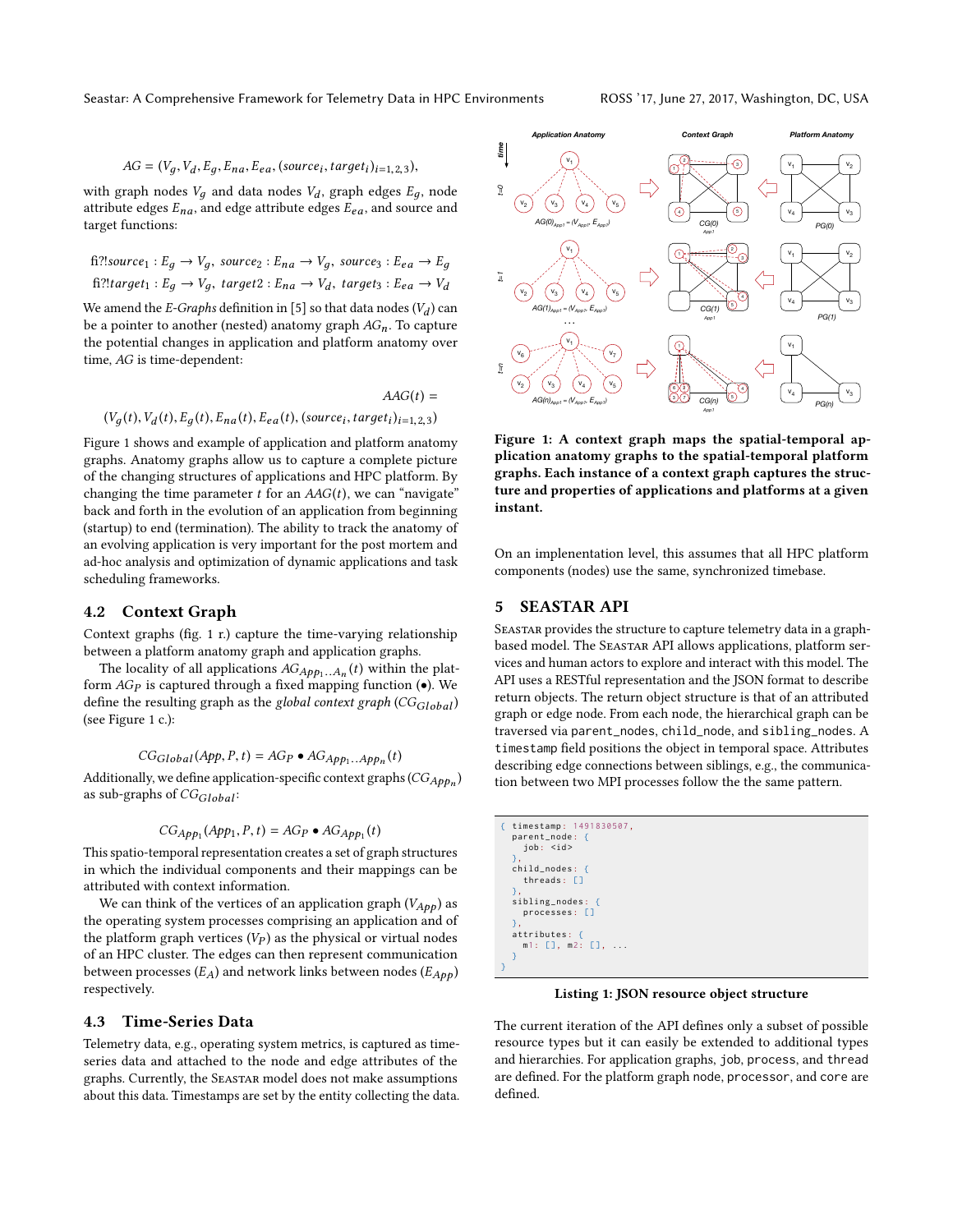## 5.1 Model Queries

The API uses *GraphQL* [\[8\]](#page-7-22) as the query language to the context graph hierarchies. GraphQL allows the caller to extract complex structures from the model in a single API call.

```
{
process ( id: 1) {
   siblings {
     processes {
       memory_uses
      }
   }
 }
}
```
Listing 2: Get memory consumption of all sibling processes of a job via a GraphQL query.

## 5.2 Context Awareness

Context awareness requires self awareness and location awareness. Self awareness can be established via the special self path element. In the current iteration of the API it can be called on a job, process, or thread resource and returns the appropriate object for the application from which it was called.

```
GET /job/self<br>GET /process/
      /process/self
GET / thread / self
```

```
Listing 3: Self awareness via self
```
Location awareness is realized via the special context path element. It allows to follow the context mapping from platform graph to application graph(s) and vice versa:

| GET /thread/self/context # on application<br>GET /node/42/context | # on platform |
|-------------------------------------------------------------------|---------------|
|-------------------------------------------------------------------|---------------|

#### Listing 4: Location awareness via **context**.

Accessing context from a thread for example will return a processor core object, accessing it from a core will return a list of thread objects and so on. Combined with the use of parent, self and context allows for comprehensive context awareness and exploration.

## 5.3 Derived Metrics

Derived metrics are a core concept of the API as they allow to define high-level metrics relevant to a specific use-case, user group, experiment, etc. Derived metrics are generally applied to the telemetry data on the framework side, i.e., within the Seastar service. This allows developers to push complexity out of their applications. For example, an I/O-sensitive application might want to terminate or reconfigure if the overall I/O throughput is below a certain threshold. Instead of periodically querying the I/O metrics for all processes comprising an application, it is possible to register a derived metric "I/O Threshold".



Listing 5: Adding a derived metric on job-level.

Once a metric is registered, it is available via the metrics section of the resource object(s) defined in scope. Currently the API does not come with its own language to define the custom metric function. It simply uses the query language of the backend system. For our implementation blueprint explained in more detail in the next section, it uses the functional expression language used by the Prometheus time series database.

## 5.4 Notifications

Together with derived metrics, notifications are another key concept to address the endemic pull-based data gathering process found in many applications. The notification API allows the caller to subscribe to one or more metrics via a callback mechanism. Whenever the metric changes (beyond a defined threshold), the callback is engaged. Notifications are user-defined HTTP callbacks, so-called webhooks. When a new notification is available, the Seastar API server makes an HTTP request to the client URI configured for the webhook.

| PUT /callbacks                    |  |
|-----------------------------------|--|
| data f                            |  |
| callback_uri: "http://host/path", |  |
| scope: "job",                     |  |
| metric: "i_o_threshold",          |  |
|                                   |  |

Listing 6: Adding a derived metric on job-level.

#### <span id="page-5-0"></span>6 IMPLEMENTATION BLUEPRINT

SEASTAR tries to be agnostic of applications and platform architectures and hence does not make many assumptions about how it should be implemented. In this section, we discuss the blueprint for one possible implementation of Seastar within an existing HPC cluster. This blueprint has its origin in the Seastar research prototype [\[17\]](#page-7-23) we have been building to explore various concepts around the API.

In lieu of an actual HPC cluster, our experimental environment Elasticluster [\[21\]](#page-7-24) to start up an on-demand SLURM-based Linux cluster in the AWS Cloud. This allows us to experiment in isolation, and also to dynamically change the scale of the cluster. Our implementation of SEASTAR is mostly based on existing technology, not only to minimize the implementation overhead, but also because there are a plethora of open-source tools available that provide subsets of the required functionality at a level of maturity and scalability that would be otherwise impossible to accomplish.

The implementation architecture (fig. [2](#page-6-0) l.) consists of four main components: the model server which holds a persistent copy of the context graph and metrics, the API server which provides the Seastar API, and the data sensors, which collect OS, and cluster-level metrics, and the data backbone which provides a highthroughput, scalable, and buffered data transport mechanism.

#### 6.1 Model Database

The implementation of the Seastar model is split across two different databases. A graph-database contains the context, i.e., the spatial-temporal layout of applications and platform. Another database specialized in storing and serving large volumes of time-series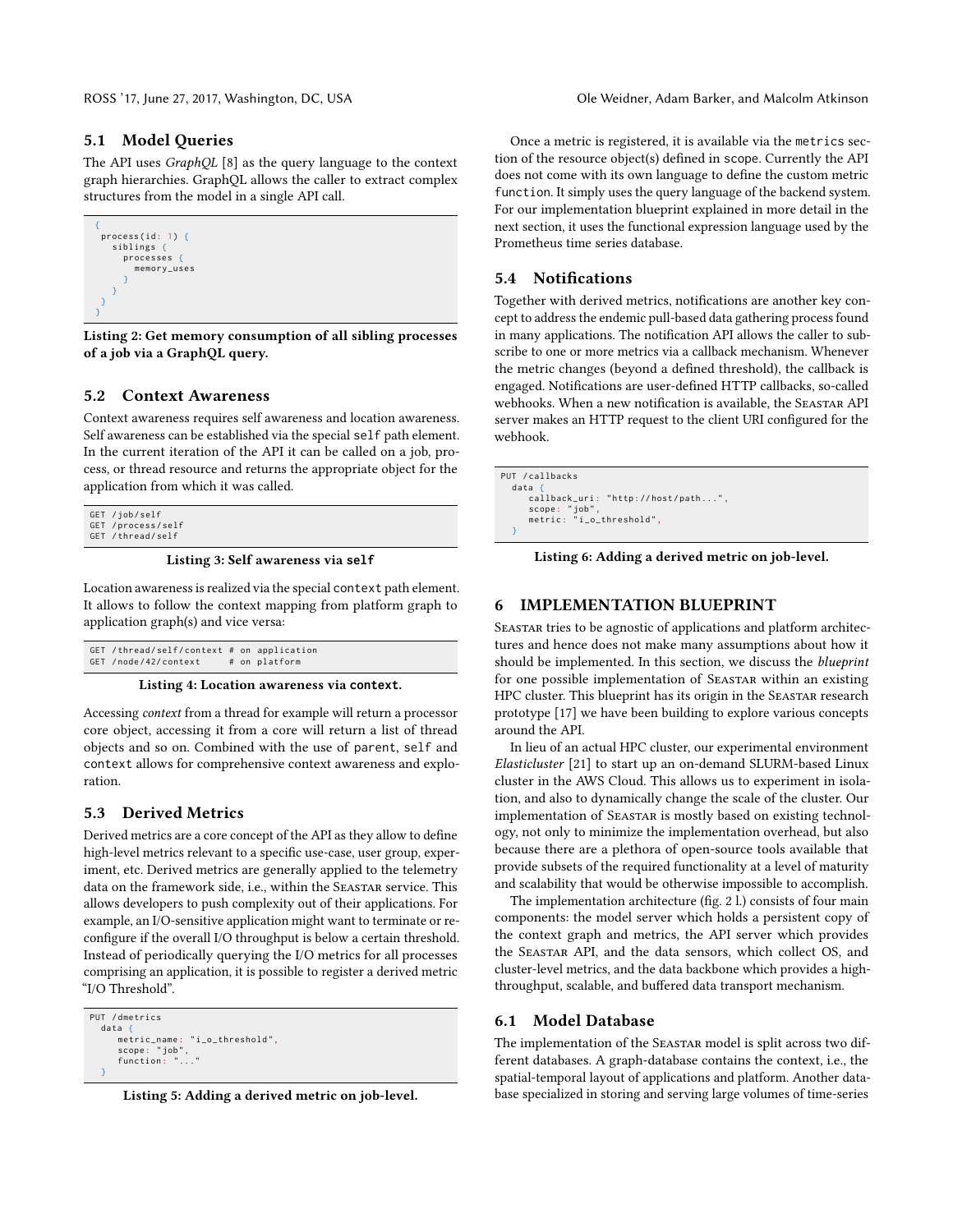<span id="page-6-0"></span>

Figure 2: (Left) The Seastar implementation architecture: model databases, data sensors and API services are connected via Kafka. (Right) The API service (**seastar\_apid**) is implemented as a multi-level, partitioned caching architecture to minimize telemetry data traffic on the platform. Frontend instances provide the API to the consumers via a local cache which is populated with data relevant to the instance's partition.

data efficiently stores the telemetry data. The node and edge attributes in the graph-database representing the telemetry data are pointers to the respective entries in the time-series database. This distinction is not visible in the Seastar API where structure and data appear consistent again.

6.1.1 Context Graph Database. To store the time-variant context graph, we use OrientDB, an open source multi-model, NoSQL database management system written in Java (fig. [2](#page-6-0) l. - A). It supports graph, document, key/value, and object models, with all relationships managed with direct connections between records.

6.1.2 Time-Series Database. For the time-series database we have chosen Prometheus, an open source monitoring system and time-series database (fig. [2](#page-6-0) l. - B). Prometheus can store and process time-series data very efficiently. It has a built-in functional expression language that lets the user select and aggregate time series data in real time. Furthermore, it has an Alertmanager component which can trigger notifications based on predefined queries. This allows for a straight-forward implementation of the derived metrics and notification functionality of the Seastar API.

### 6.2 Data Transport

We use Apache Kafka, an open-source stream processing platform Kafka as the data transport layer (fig. [2](#page-6-0) l. - C). Kafka provides a publish-subscribe-based, unified, high-throughput, low-latency platform for handling real-time data feeds. Kafka makes extensive use of memory channels, and uses disks as buffers if communication channels are congested or streaming targets are temporarily not available. This feature adds the necessary resilience to a distributed system like Seastar. Kafka can furthermore be scaled out easily by adding additional nodes. Kafka is responsible for streaming data in two directions: from the graph- and time-series- databases to the local API services on the individual cluster nodes (fig. [2](#page-6-0) l. - D) and from the data sensors to the graph- and time-series- databases (fig. [2](#page-6-0) l. - E).

#### 6.3 Data Sensors

Data sensors need to capture both, telemetry data as well as the data that is required to maintain the global context graph, i.e., the relationship between platform and application. They consist of two components: the node\_exporter and the context\_exporter. The node\_exporter (fig. [2](#page-6-0) l. - F) is part of the Prometheus ecosystem and exports operating-system metrics to the Prometheus server. The context\_exporter gathers process, job and queueing system information and sends them to the model database server (fig. [2](#page-6-0) l. - G).

## 6.4 API Service

The API service seastar\_apid (fig. [2](#page-6-0) l. - H) is implemented as a partitioned caching architecture to minimize network traffic. (fig. [2](#page-6-0) r.)The service can be instantiated in three different modes: mastermode, forwarder-mode and frontend-mode. The frontend instances provide the Seastar API described in Section [5.](#page-4-0) Frontend instances do not have a direct connection to the database, but they maintain a local data cache which is fed either by an upstream master instance (2-tier setup) or a forwarder instance (n-tier setup). If a frontend or forwarder instance cannot serve an API request (cache miss), it sends a request to its upstream service to provide the missing data set. seastar\_apid is implemented in Python and uses Python's FLASK HTTP framework. A Python API wrapper provides a more convenient, programmatic client access to the API service. Especially the well-defined data types free the user from the burden of parsing JSON return values by hand.

| from seastar import PlatformAPI                                                                                   |
|-------------------------------------------------------------------------------------------------------------------|
| p = PlatformAPI(endpoint='localhost')                                                                             |
| $r0bj = p.setf.context.parent$<br>$print$ $robj.kind$ # dhcp.type_cpu<br>print.r0bj.metrics # ['memory_total',  ] |
| rObj.register_callback(cb_func, )                                                                                 |

Listing 7: Python API client